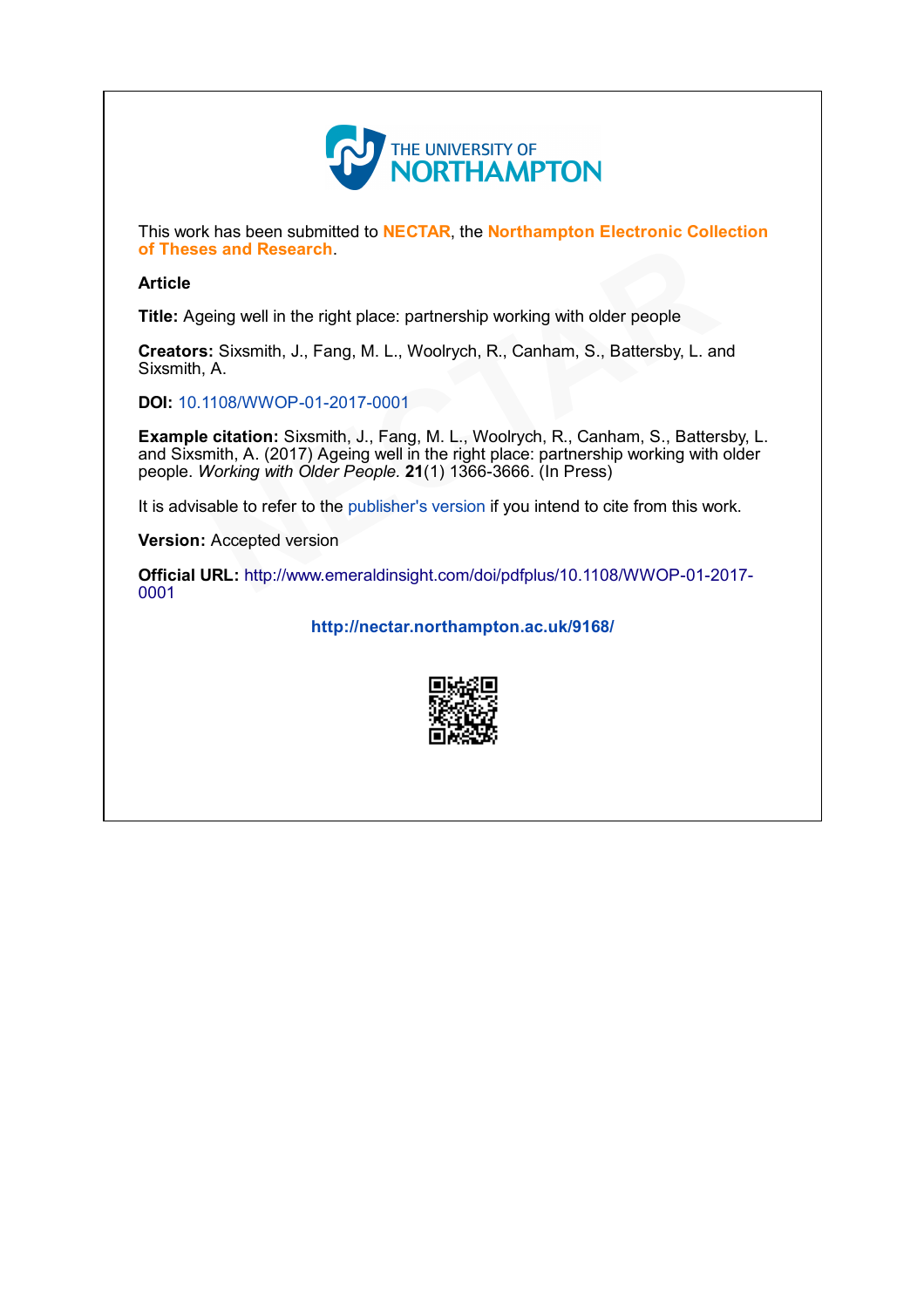

## **Ageing Well in the Right Place: Partnership Working with Older People**

|                               | Journal:   Working with Older People                                                                       |
|-------------------------------|------------------------------------------------------------------------------------------------------------|
|                               | Manuscript ID   WWOP-01-2017-0001                                                                          |
| Manuscript Type:   Case Study |                                                                                                            |
|                               | Keywords: age friendly society, user involvement, ageing well, older people, keywords: partnership, policy |
|                               |                                                                                                            |

**SCHOLARONE™** Manuscripts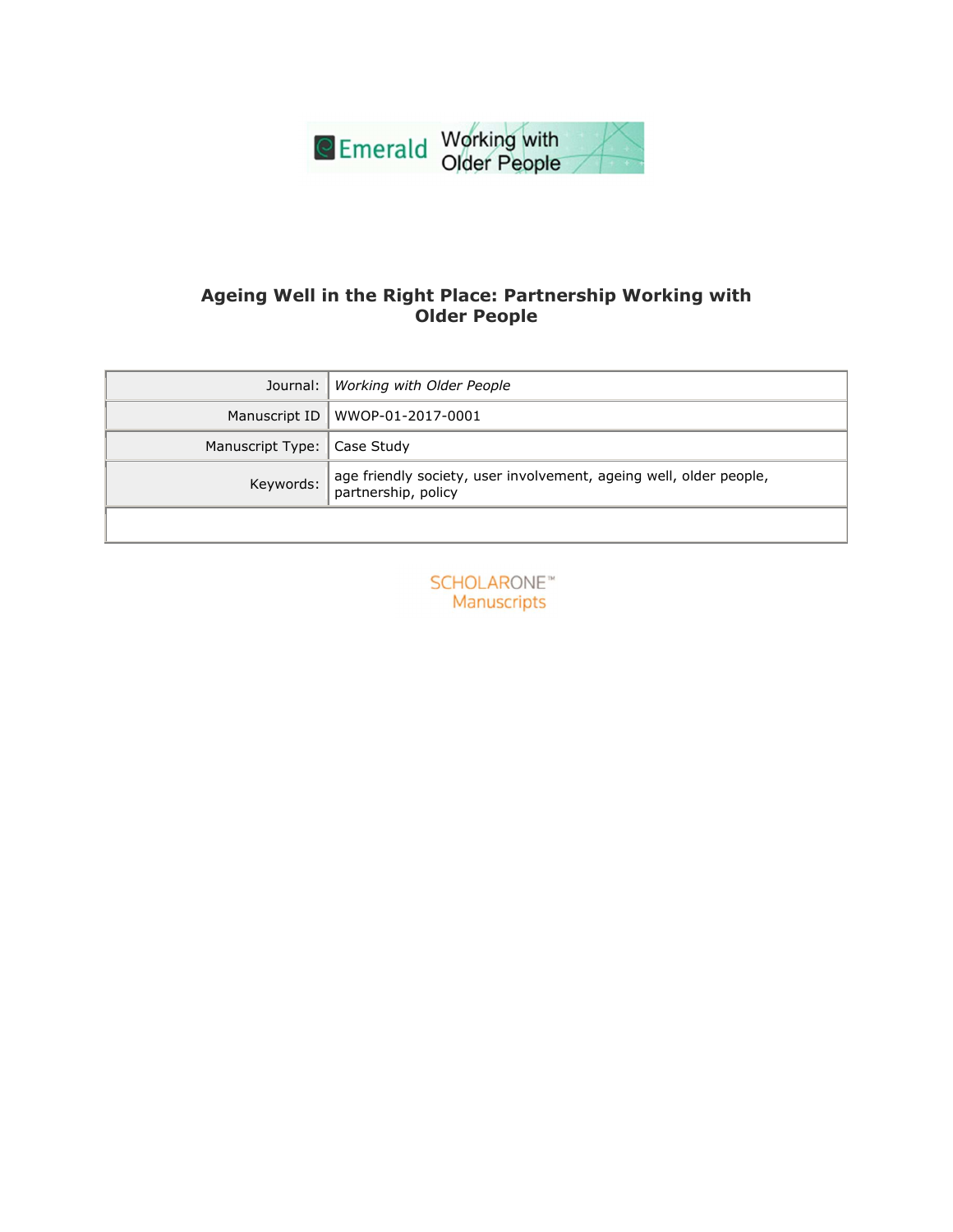# **Ageing Well in the Right Place: Partnership Working with Older People.**

Submitted to: Working With Older people

Special issue entitled "Psychologies of Ageing: Research, Policy and Practice".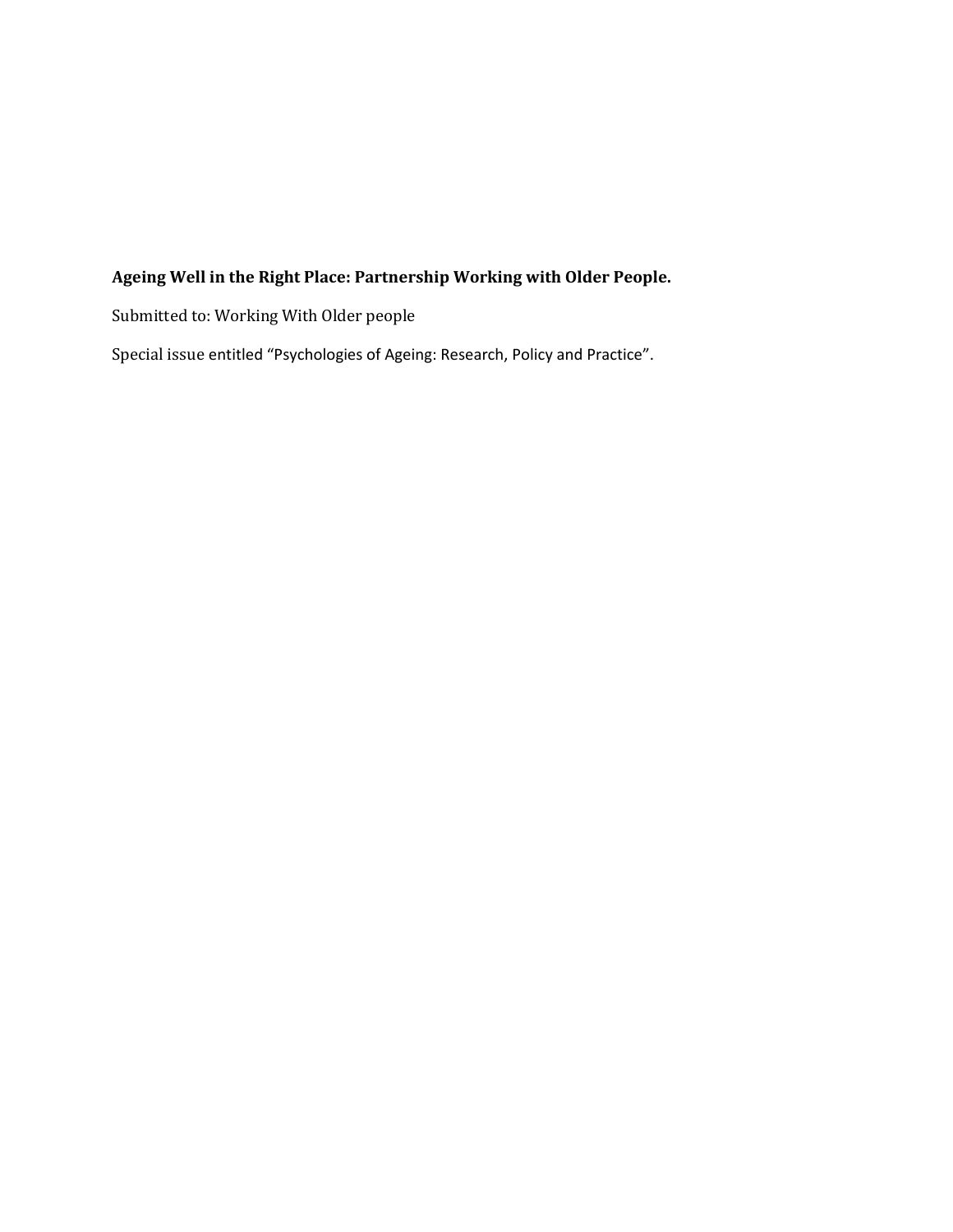#### **Abstract**

**Purpose:** The provision of home and community supports can enable people to successfully age-inplace by improving physical and mental health, supporting social participation and enhancing independence, autonomy and choice. One challenge concerns the integration of place-based supports available as older people transition into affordable housing. Sustainable solutions need to be developed and implemented with the full involvement of communities, service organisations and older people themselves. Partnership building is an important component of this process. This article details the intricacies of developing partnerships with low-income older people, local service providers and nonprofit housing associations in the context of a Canadian housing development.

**Approach:** A Community Based Participatory Approach was used to inform the data collection and partnership building process. The partnership building process progressed through a series of democratized committee meetings based on the principles of Appreciative Inquiry, four collaboration cafés with nonprofit housing providers, and four community mapping workshops with low-income older people. Data collection also involved 25 interviews and 15 photovoice sessions with the housing residents. The common aims of partnership and data collection were to: (i) understand the challenges and opportunities experienced by older people, service providers and nonprofit housing providers; (ii) identify the perspectives of service providers and nonprofit housing providers for the provision and delivery of senior-friendly services and resources; and (iii) determine actions that can be undertaken to better meet the needs of service providers and nonprofit housing providers in order to help them better serve older people.

**Findings:** The partnership prioritised the generation of a shared vision together with shared values, interests and the goal of co-creating meaningful housing solutions for older people transitioning into affordable housing. Input from interviews and photovoice sessions with older people provided material to inform decision making in support of ageing well in the right place. Attention to issues of power dynamics and knowledge generation and feedback mechanisms enable all fields of expertise to be taken into account, including the experiential expertise of older residents. This resulted in functional, physical, psychological and social aspects of ageing in place to inform the new build housing complex.

**Limitations:** The time and effort required to conduct democratized partnerships slowed the decision making process.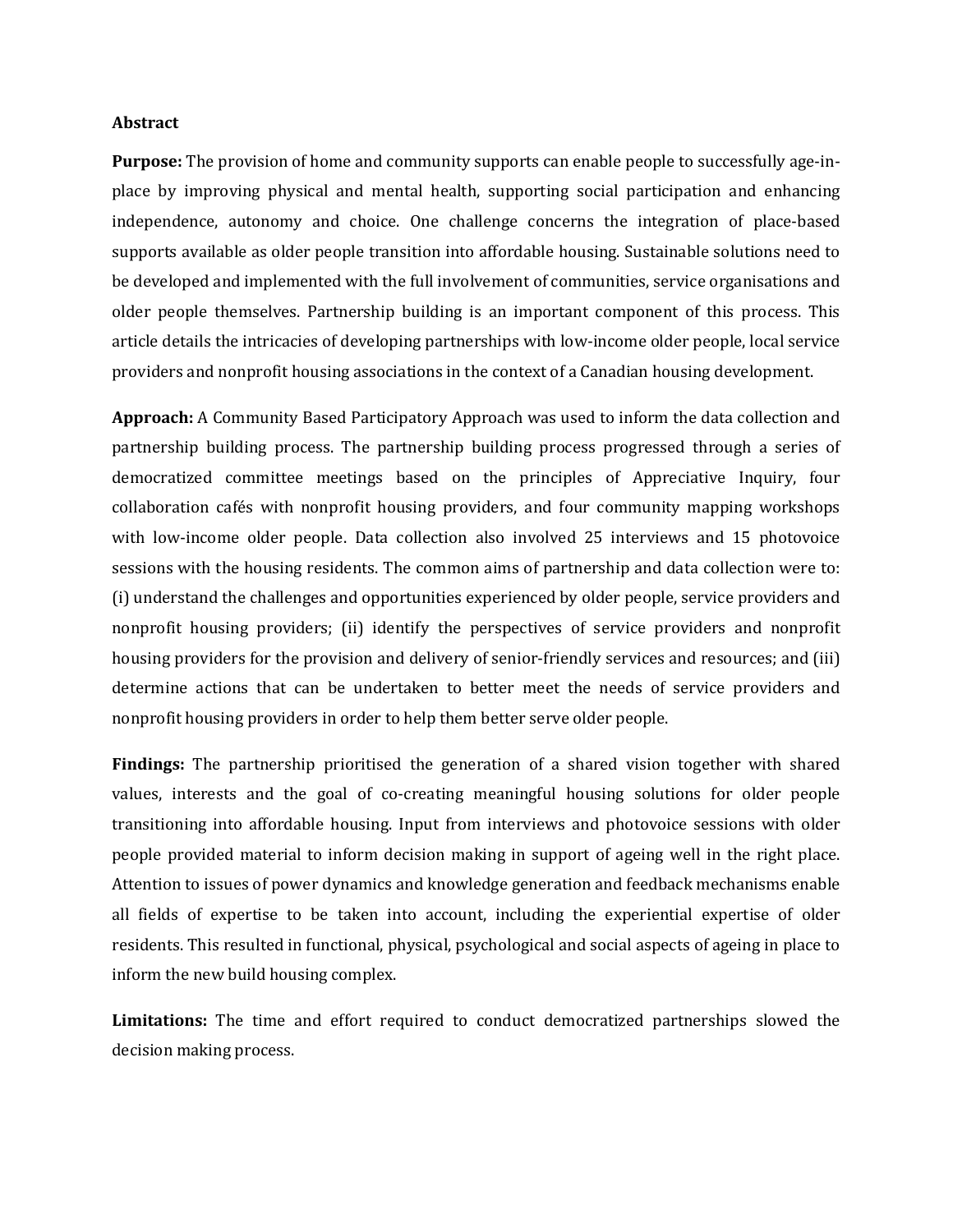**Originality:** The findings confirm that the drive toward community partnerships is a necessary process in supporting older people to age well in the right place. This requires sound mechanisms to include the voice of older people themselves alongside other relevant stakeholders. Ageing well in a housing complex requires meaningful placemaking to include the functional, physical, psychological and social aspects of older people's everyday life in respect to both home and community.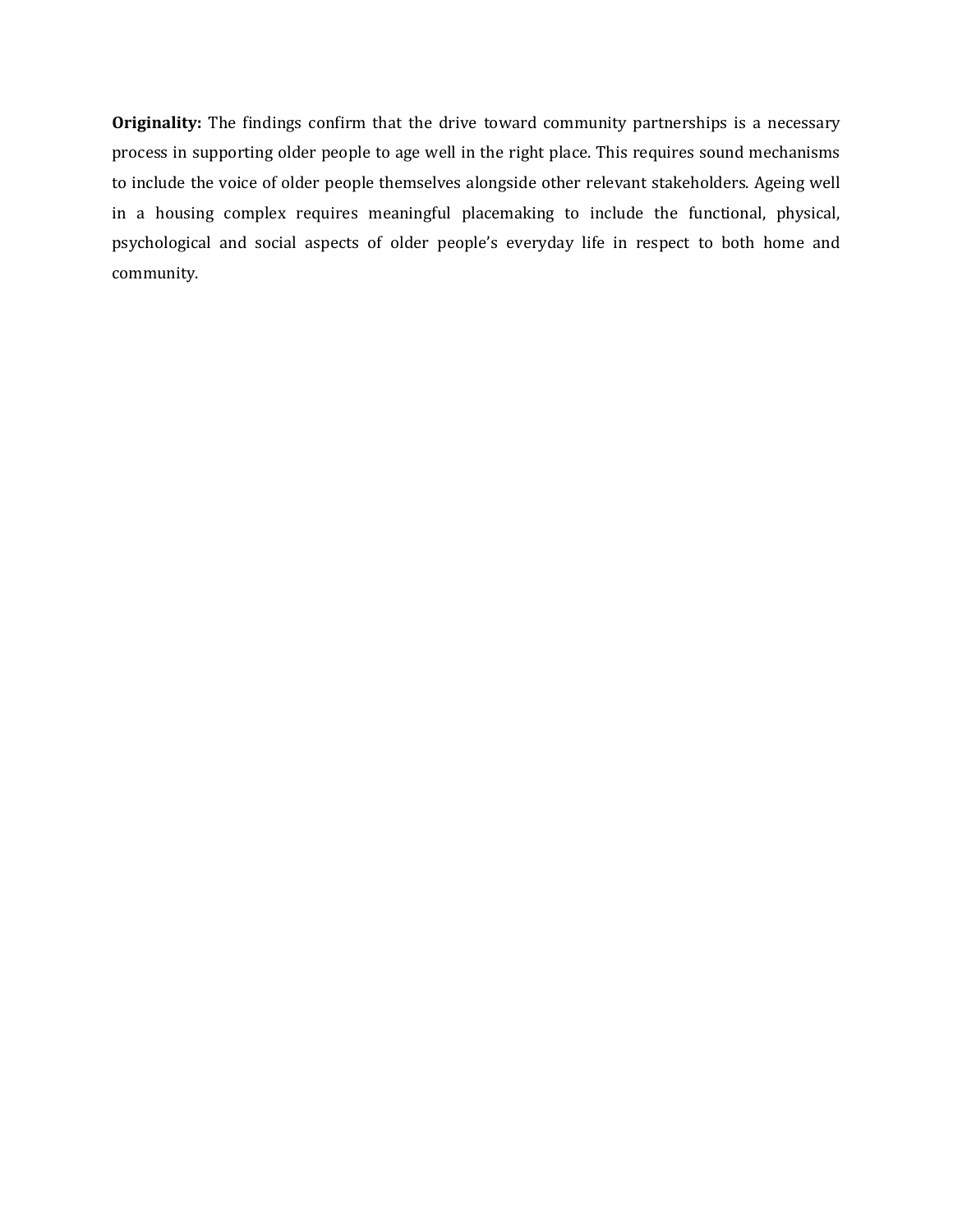#### **Introduction**

With expected growth in the numbers of older people, especially those at oldest ages, a current societal concern has developed concerning how we will support and care for our older populations as they grow older and become more frail. By 2036 in Canada, one in four people is expected to be over the age of 65 years (United Way Lower Mainland, 2011). In the UK, adults over the age of 65 years account for 17.7% of the total population and this figure is projected to increase to 24.3% by 2039 (Humby, 2016). This demographic shift in population ageing is happening in most developed countries across the world, bringing with it new dilemmas on how best to support older populations' quality of life, health and wellbeing. The prospect of the growing cost of supporting an increasingly aged population has created a 'tsunami of alarmism' (Means & Evans, 2012) which has propelled a variety of cost saving measures to be considered such as the development of health and care related technologies (Weiner et al., 2003), service rationalizations across the public sector (Federation of Canadian Municipalities, 2013) and policies centring on the concept of 'ageing in place', especially in relation to housing and health (Sixsmith et al., forthcoming).

Ageing in place "refers to the ability to live in one's own home and community safely, independently and comfortably regardless of age, income, or ability level" (Centers for Disease Control and Prevention, 2013). This policy direction is driven by a number of assumptions that ageing in place: enables personal choice, facilitating the preferences of older people (Keating, Eales, & Phillips, 2013; Vasunilashorn, Steinman, Liebig, & Pynoos, 2011) and their families, has tangible quality of life and health benefits, holds cost benefits for both older people and society, and enables community participation conferring wellbeing benefits at social and intergenerational levels. However, research into actual ageing in place highlights a number of detrimental effects, in effect constituting an ideal forced on older people to make them less expensive (Vik & Eide, 2011). Ageing in place at home and in the local community can, as Sixsmith and Sixsmith (2008) have argued, be a negative experience. Home can be perceived as a prison, burden, or worrisome environment (Sixsmith & Sixsmith, 1991). This is especially so if the older person has limited financial resources with which to maintain their home (Carter, 2005), has physical, mental or mobility limitations which prevent them from getting out of the home or lacks the social and cultural capital needed to support social participation (Carter, 2005). Moreover, while ageing in place may be a desirable situation for some older people, it can be complicated by an increasing number of older people who need help amidst inadequate social programmes and services (Lehning et al., 2013) and require home modifications (Hwang et al., 2011). As such, the goals of ageing in place with its positive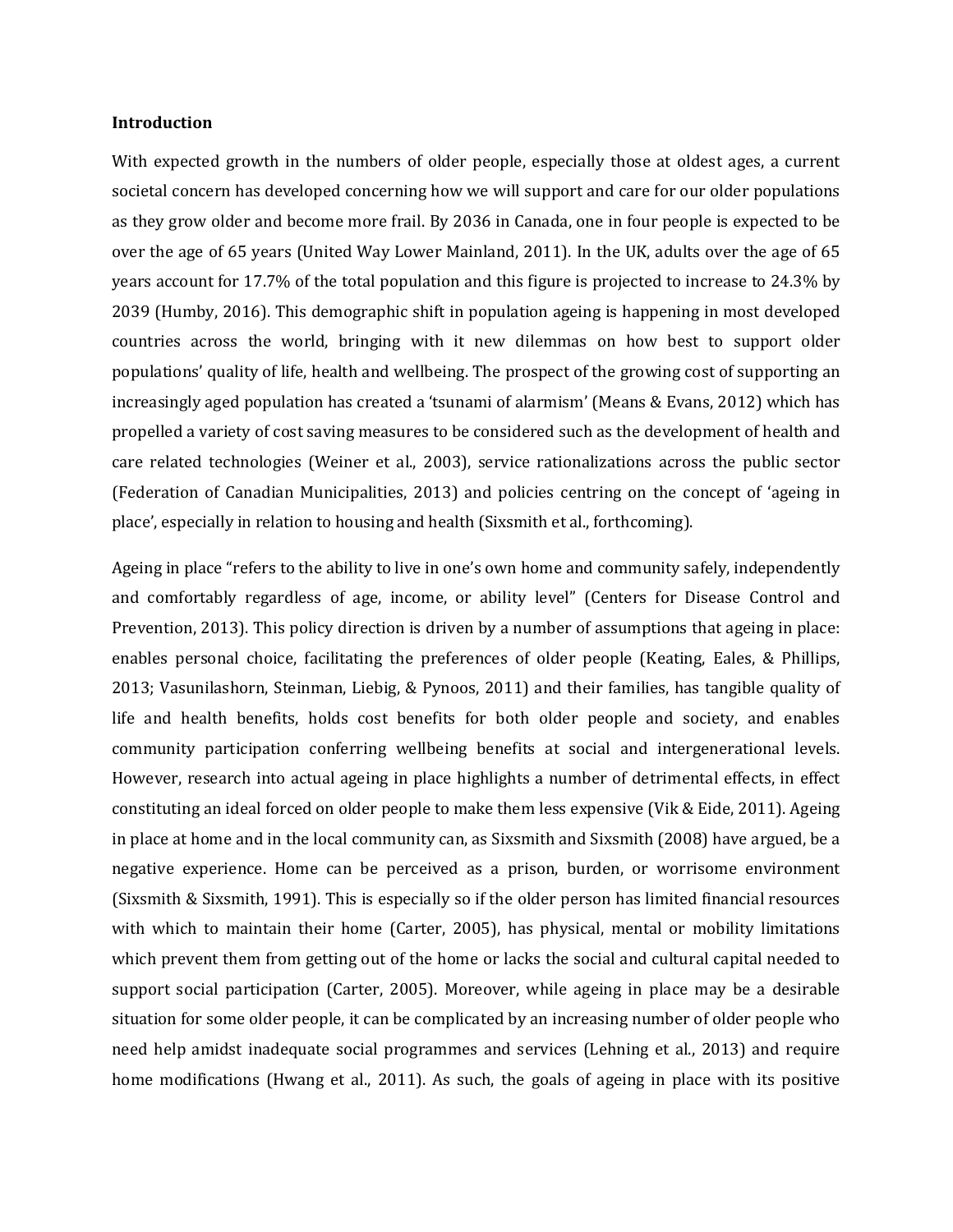assumptions may act to prevent older people from seeking appropriate solutions to challenging living circumstances.

Certainly, attention to the diversity of needs, desires and wishes of older people suggests that a 'one size fits all' solution to ageing in place will not reap the personal and social benefits expected of such policy. Indeed, there is still much to be understood in terms of how older people live at home and in their communities and how to best enable them to achieve a good quality of life and mental health and how to tackle social isolation and exclusion (Sixsmith & Sixsmith, 2008). Simply helping older people to remain in their homes for as long as possible without providing for individual, social and cultural differences or improving housing is likely to leave many in sub-optimal, sometimes detrimental, living conditions. Further, the social and physical community as well as the service landscape needs to be conducive of positive ageing. This locates age-friendly communities as central to the social aim of ageing in place.

Acknowledging such problems, Golant (2015) has advocated for 'ageing in the *righ*t place'. However, the questions remain: Whose ageing? What place? Who decides? The stakeholders relevant to designing homes and communities for people to age in the right place include housing authorities, city planners and developers, builders, architects, health and social care professionals, voluntary sector personnel and so on. However, at the heart of such provision is the requirement for the genuine participation of older people, their families and carers in planning and design; a necessary step if age-friendly communities and homes are to be realized.

## **Partnership Working**

Building an understanding of the lived everyday realities of being older into the ageing in place transformation process may, as Rowles and Bernard (2013) have argued, need a strong disruption of current professional expertise-based planning processes and practices. This disruption requires more collaborative and partnership based models of design whereby simultaneous 'drawing on' and 'letting go' of expertise in a safe, trusting environment is encouraged. The aim in these models is to overcome the "benign ageism" that is implicit in the power relationships that legitimizes and confers decision-making authority to particular professionals and practitioners. The basic principle is that no one body of expertise can provide effective solutions to complex social problems such as the provision of housing and community settings for ageing in the right place. What is needed is a transcendence of disciplinary, inter-professional and sectoral boundaries such that innovative ways of thinking and working can emerge (Boger et al., 2016). Such transdisciplinary, innovative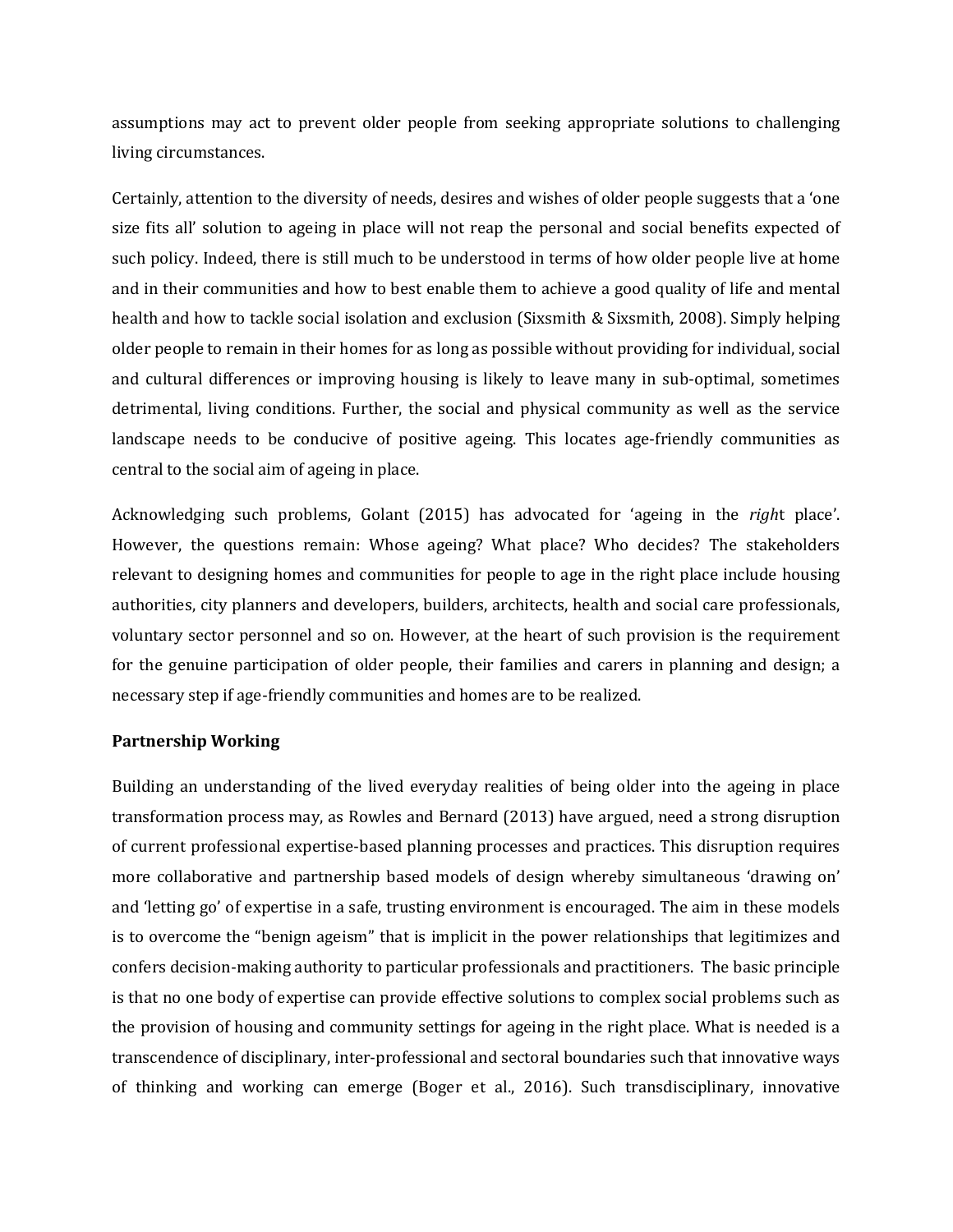approaches are important for ensuring that models of urban planning and ageing move beyond universal accessibility (i.e. adapting environments based on progressive disability) to ones that focus on environments that enable older adults to fulfill a positive role in old age (Fang et al., 2016).

A collaborative and partnership model of working towards designing and building new residences for older residents was undertaken in Vancouver, BC Canada in a project focused on building a new affordable rental housing for low-income seniors (approximately \$300 per calendar month, significantly lower than market rental prices averaging \$1,200 per calendar month in the region). Rosewood Manor 1 was a run down 3-storey apartment block in Metro Vancouver, housing 149 seniors. In 2012, water damage to the structure resulted in a resident falling through the floorboard, provoking discussions of renovation and relocation between Rosewood City and the Rosewood Senior's Society who owned the land and the property. Rosewood Manor residents were reluctant to move, excluded from the renovation and relocation discussions, and viewed the impending move as a forced relocation. The discussions transitioned into plans to create a new build, Rosewood Towers, a 16-storey purpose-built high-rise apartment block with 296 units for able bodied, independent living older people developers, Rosewood Senior's Society, and Rosewood City envisioned this solution as a location for residents to age-in-place. Existing residents were not positive about this solution and felt that forced relocation would result in hardship and burden for them. To better include the residents in the development process, the research team at Simon Fraser University were asked to facilitate resident involvement and explore relocation experiences. In total, the relocation process spanned three years and transitions of residents from Rosewood Manor to the new Rosewood Towers were examined. Rosewood Manor was an established (but ageing) three-storey apartment building reserved for seniors with limited financial means where almost 70% were visible minorities of Chinese descent.

In order to provide for the voices of residents in the design, planning and development of Rosewood Towers, the research team formed a partnership with Rosewood City, the developers, Rosewood Senior's Society, residents and not-for-profit housing and service providers in the locality. The research was funded by the Vancouver Foundation to document and analyze residents' transitional experiences of forced relocation in order to foster meaningful ageing in place. A further objective concerned the promotion of older people as active 'placemakers' in community planning

 $\overline{a}$ 

<sup>&</sup>lt;sup>1</sup> The name of the housing complexes, the Senior's Society and the City have been changed to 'Rosewood' to maintain anonymity.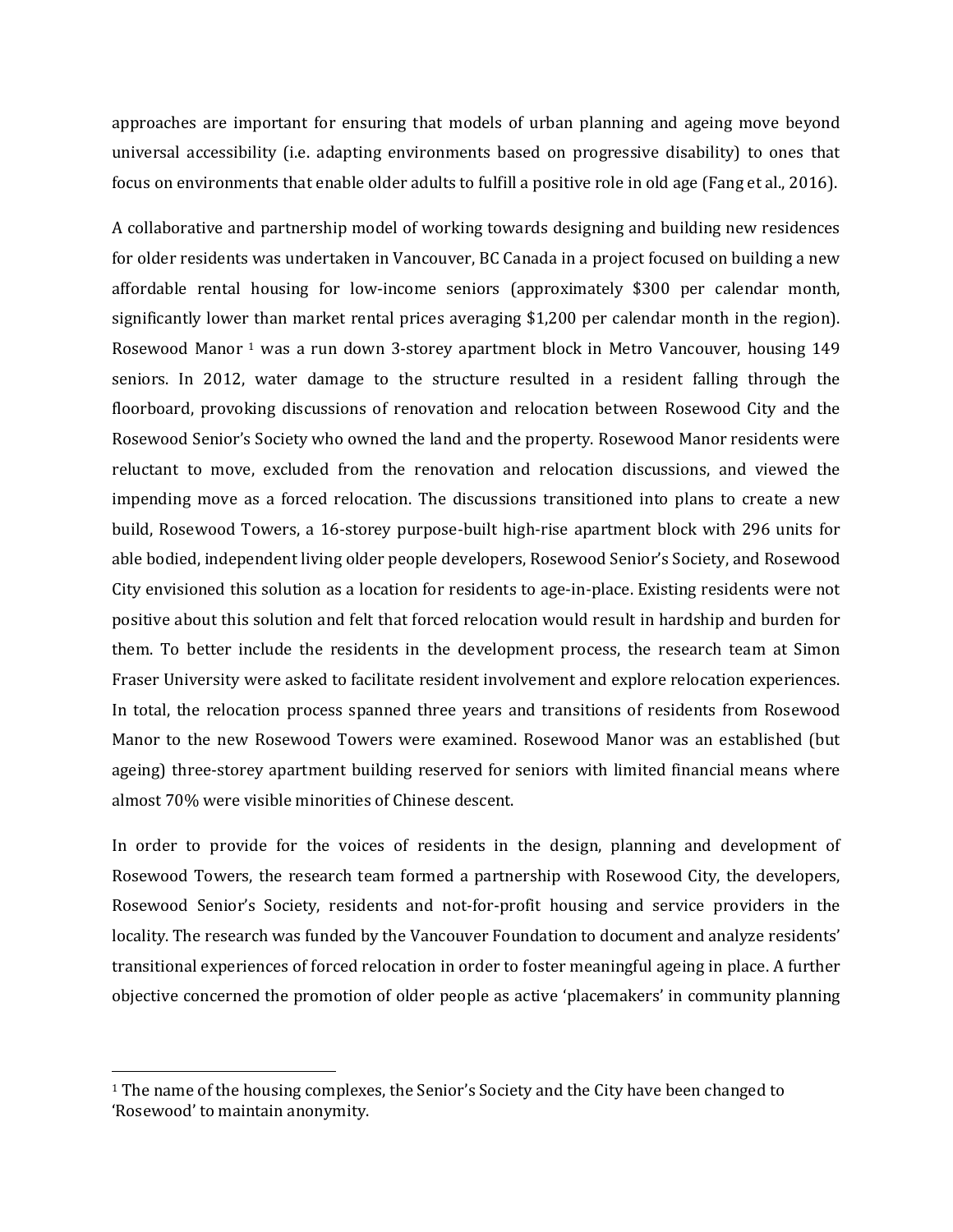and development. The remaining sections of this paper discuss the collaborative, partnership process.

Creation and maintenance of the partnership progressed guided by partnership synergy theory which holds that the fair and equitable combining of skills and resources of multiple stakeholders increases the research process and achievability of results over time (Lasker, Weiss, & Miller, 2001). Creating a partnership set the scene for positive conceptualisations of ageing in place that could translate into the development and implementation of sustainable solutions with involvement from communities, organizations and the people affected.

The research took a Community Based Participatory Research (CBPR) approach over a 2-year period. CBPR aims to bring marginalized, often powerless and misunderstood, voices to the fore within social processes; in this case, the voices of residents in the planning process whereby tokenistic involvement is avoided and replaced with genuine community engagement. CBPR constitutes an approach to research in which researchers and community stakeholders (both individuals and organizations) form equitable partnerships and co-construct research for the mutual and complementary goals of community health improvement and knowledge production (Minkler & Wallerstein, 2008).

Partnership working began by developing a shared vision not just for the development of the new build, but also for engaging older people in design and planning process. This sense of shared venture created the medium for shared values, interests and goals underpinning the vision for the new housing development, and these emerge alongside a sense of solidarity between partners. In order to promote shared vision, values and interests, appreciative inquiry techniques were used. Appreciative Inquiry (Cooperrider, 2004; Cooperrider & Whitney, 2005) supports groups with different knowledge bases, points of reference and ways of thinking to share ideas and work practices in an atmosphere of valuing difference, openness and trust. It also encourages active listening and joint solution building. Moreover, Appreciative Inquiry emphasizes the key participatory principles of 1) propositional knowing where people collaborate to design appropriate questions and methods, 2) practical knowing in which knowledge is applied within practice, 3) experiential knowing based on experiences in everyday and working lives, and 4) presentational knowing which highlights the application of new forms of understanding within collaborative frameworks (Heron & Reason, 2006). Such forms of knowing are all deemed equally important to solving complex social problems. These principles were introduced to the Rosewood project partnership in committee meetings and in dialogues led by the research team.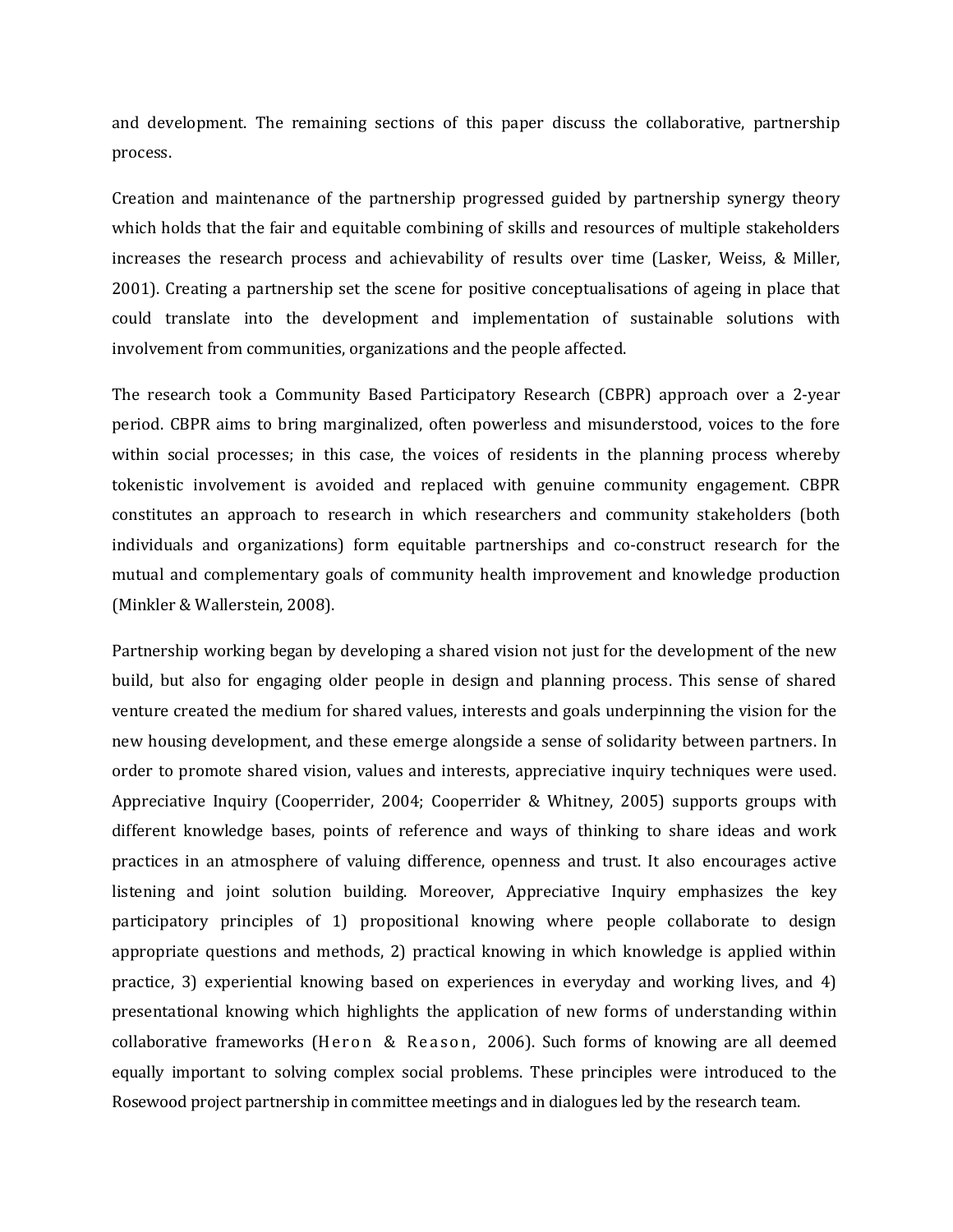Committee meetings were initiated with the development of terms of reference which all partners shaped and agreed. Dialogues during meetings progressed beyond the business of project management to an appreciation of power dynamics and differentials inherent in the partnership (Lawthom et al., 2007). In this way, there was a movement towards the *democratization of content*  of the meetings as older people began to take control of shaping the meeting agendas and fully contributing to discussions and a *democratization of method* as joint decision making was facilitated. Meetings were regularly held within local community settings to facilitate local attendance, bring planners into the community and highlight value of the community. A key element of committee work was the celebration of achievements from all partners and feedback to the Rosewood residents. A further important aspect of committee work was facilitation of site visits by 'grandfathered' and future residents as the building progressed to provide reassurance that the structural and aesthetic promises of the developers were coming to fruition.

### **Informing the Partnership**

As part of the CBPR approach, interviews were undertaken with older people (n=25) once they had transitioned out of Rosewood Manor. These semi-structured in-depth interviews (Longhurst, 2009) captured resident relocation experiences. As many of the residents were of Chinese origin and did not speak English as their first language, the interviews were conducted, when necessary, in Mandarin or Cantonese. For residents who struggled to verbally articulate their experiences, the option to take part in the research extended to photovoice sessions. Photovoice is a visual method (Wang & Burris, 1997) grounded in qualitative participatory research principles used to explore personal experiences of a particular phenomenon (Nowell, Berkowitz, Deacon, & Foster-Fishman, 2006). This method is often used to facilitate community engagement whilst simultaneously producing powerful images that have the potential to influence policy agendas in the areas of public health, education and social work (Catalani & Minkler, 2010). As such, photovoice was well suited to serve the purposes of this research and was selected to capture sense of place needs of residents  $(n=16)$ .

A series of 4 participatory mapping workshops (Fang et al., 2016) were also conducted in which residents and service providers (n=38) worked on visioning homes and community as age-friendly places. Participatory mapping is used in public health and policy realms to raise awareness of community issues, facilitate local decision-making and empower communities to be active placemakers (Corbett, 2009). These workshops involved presentation of the ideas surrounding ageing in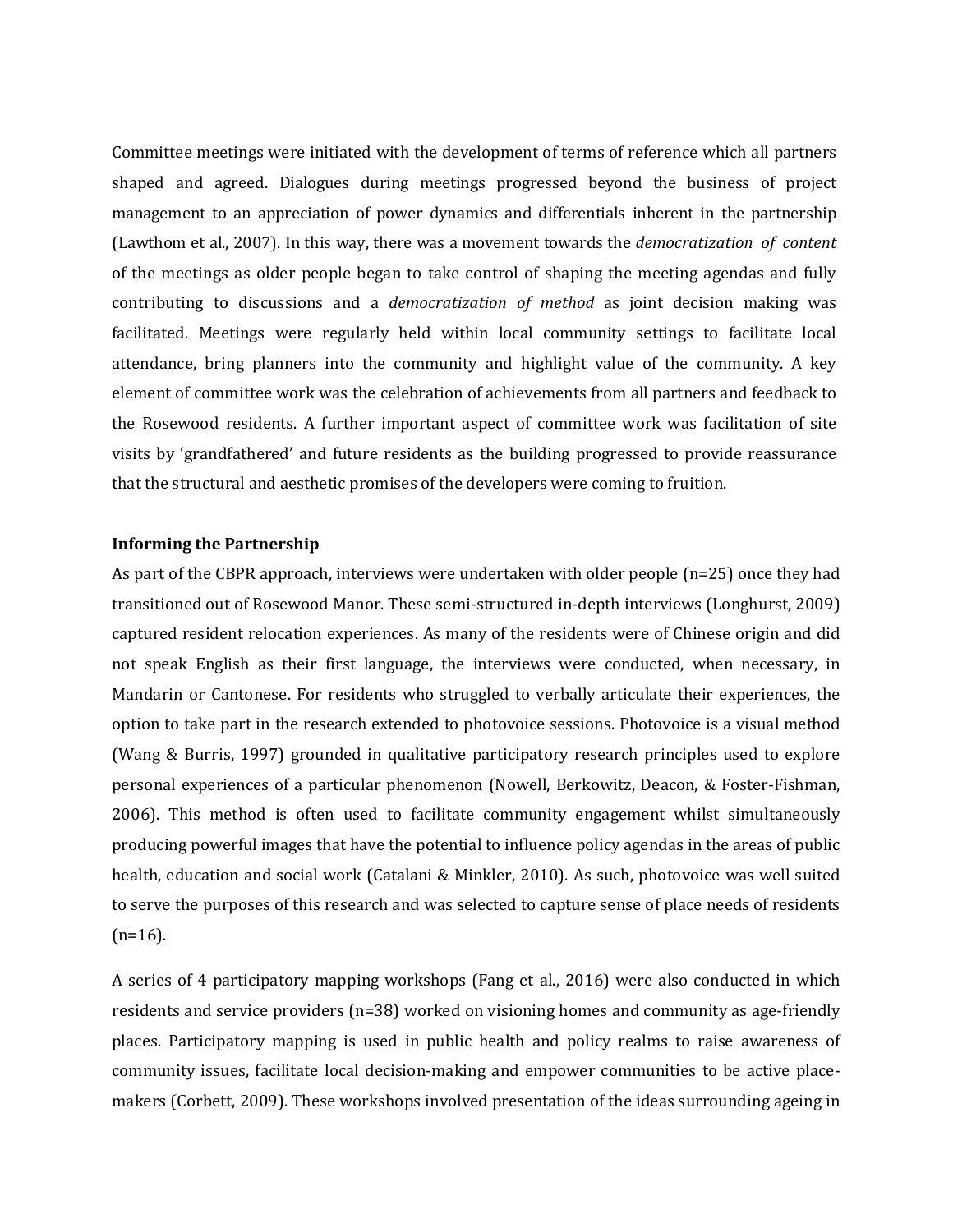place within Rosewood Towers, presentation of the resident stories (drawn from the interviews and photovoice sessions) and experiential group walks around the community to map leisure, service and amenity spaces. Large scale maps and plans were used to focus attention on the local community and Rosewood Towers. The workshops concluded with discussions of ageing in place in the home and community and how this could translate into living in Rosewood Towers.

Finally, 4 collaboration cafés were held with service providers (n=21) to enable them to identify the barriers and facilitators to providing existing services in the community and to identify actions that can be undertaken to meet the needs of the nonprofit housing sector in order to better serve older people. Collaboration cafés are based on the idea of world cafés (Brown, 2002) which bring people together in informal café type settings to openly discuss a given topic of mutual interest, thereby surfacing collective knowledge, sharing ideas and deepening understanding of the issues involved. Café outcomes should lead to actionable knowledge in the form of action plans or improved decision-making and innovation practices.

#### **Working Towards Ageing Well In and Around Rosewood Towers**

The primary aim of the data collection was to translate experiences of relocation and sense of place into design for living. However, this information also served to input into the importance of building partnerships (Jones & Barry, 2011) to inform decisions on how Rosewood Towers could provide for ageing in the right place. Research findings were continuously presented in committee meetings so that all partners were fully aware of ageing in place functionality and participation issues. In terms of functionality, resident interview and community mapping findings indicated the need for access to grocery stores, health services and transportation close to Rosewood Towers. One problem was insufficient time allotted to cross the main road outside of Rosewood Towers in order to reach the shops opposite. Here, resident concerns very much reflect the World Health Organisation (WHO, 2007) checklist of age-friendly cities which covers:

Outdoor spaces and buildings; Transportation; Housing; Social participation; Respect and social inclusion; Civic participation and employment; Communication and information; and Community and health service. (WHO, 2007)

To address these issues, the partnership worked with local shops and service providers to deliver groceries to apartments and support health service providers' use of communal spaces in the building. Transportation links were developed with local bus services and voluntary private transport services. Finally, work with the local municipality resulted in the installation of new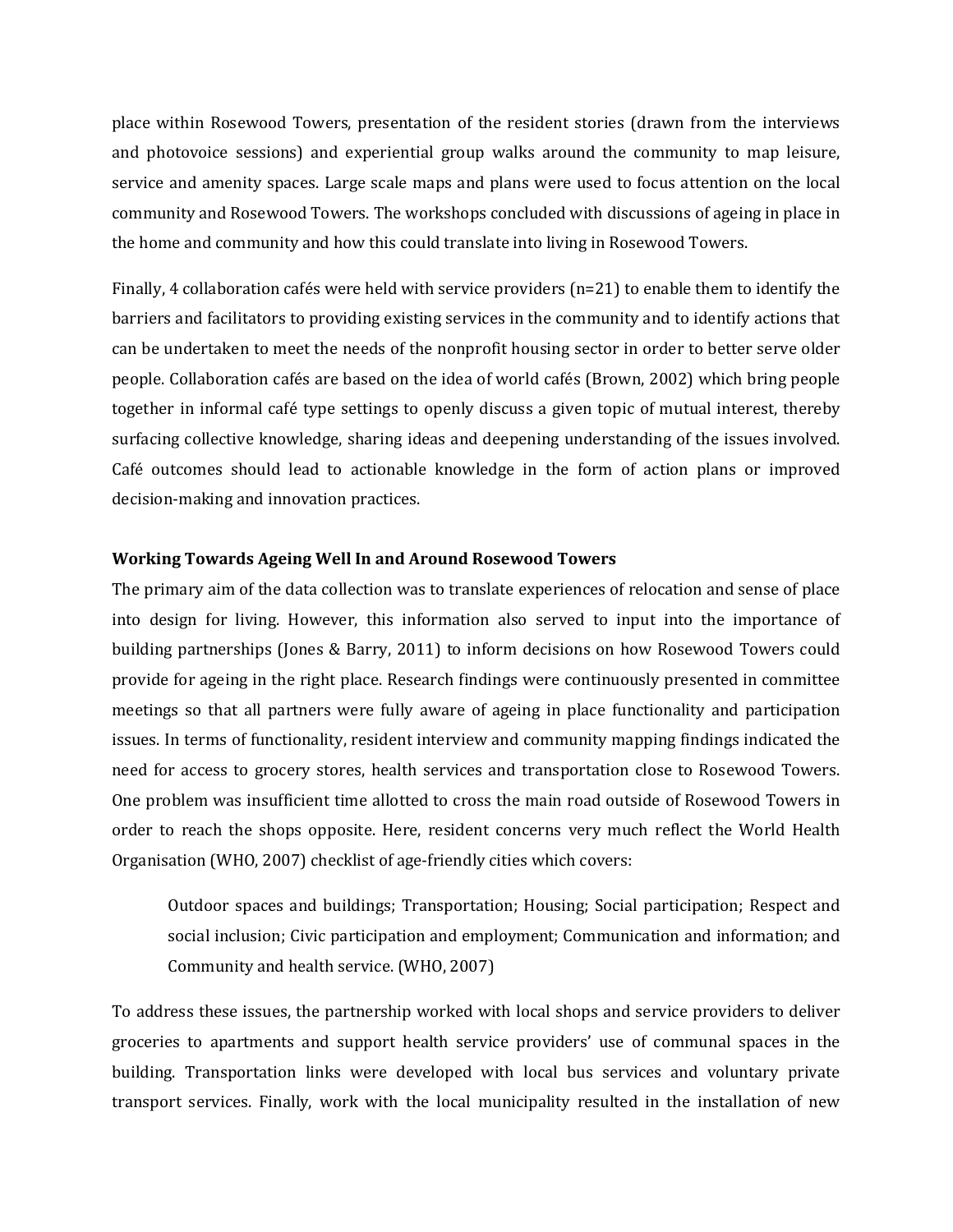traffic lights outside Rosewood Towers to lengthen the time allotted for pedestrians to cross the road safely. This meant that residents were supported in their access to local shops, leisure and park facilities. As the research findings highlighted that residents were often unaware of local provision, the developers and local municipality undertook awareness raising promotions to ensure greater knowledge local services. This reduced resident fears that living in high rise apartments might limit mobility and participation. Central to any redevelopment initiative is, "the active development of trust and the social relationships (Hibbitt, Jones, & Meegan, 2001, pg. 141)" between persons who are directly (residents) and indirectly (local community stakeholders) impacted and those with decision-making powers (municipal government and developers).

Resident concerns highlighted the need for apartments to be safe, secure and comfortable, accessible, affordable and provide facilities for washing and drying clothes. In this way, residents reiterated that the psychological components of home (Iwarsson et al., 2007; Sixsmith, 1986) are as important as the functional requirements. Working with this knowledge, the partnership emphasized how these aspects of the new build were taken into account when developing the new apartments. As the rental cost of Rosewood Towers was significantly higher than it had been at Rosewood Manor (which caused concern to former residents), service providers and developers worked with the residents to access welfare support to pay a portion of the rental costs. Nevertheless, some Rosewood Manor residents were still unable to afford the higher rental costs and so decided not to move into Rosewood Towers.

In terms of social participation and reduction of loneliness, the research findings highlighted the need for acceptance of pets, places for family members to stay, social and communal spaces, and a regard for cultural sensitivities and language differences. This last issue is particularly important given that immigrant older people are at greater risk of experiencing social isolation, loneliness and reduced social participation (Stephens, Alpass, Towers, & Stevenson, 2011; de Jong Gierveld, Van Tilbur, & Dykstra, 2006) and that those who are more socially integrated tend to live longer (Antonucci et al., 2014). Accordingly, there is evidence to suggest that pet ownership can directly enhance health and wellbeing or indirectly act as a buffer against stressful events, particularly for older people (Garrity, Stallones, Marx & Johnson, 1989; Winefield, Black, & Chur-Hansen, 2008). Yet, despite strong representation from older people and the Rosewood Seniors Society that pets are perceived as family members and provide older people with necessary companionship, the management of Rosewood Towers maintained that no pets were allowed to live on premises. This meant that several Rosewood Manor residents chose not to move in rather than lose their pets.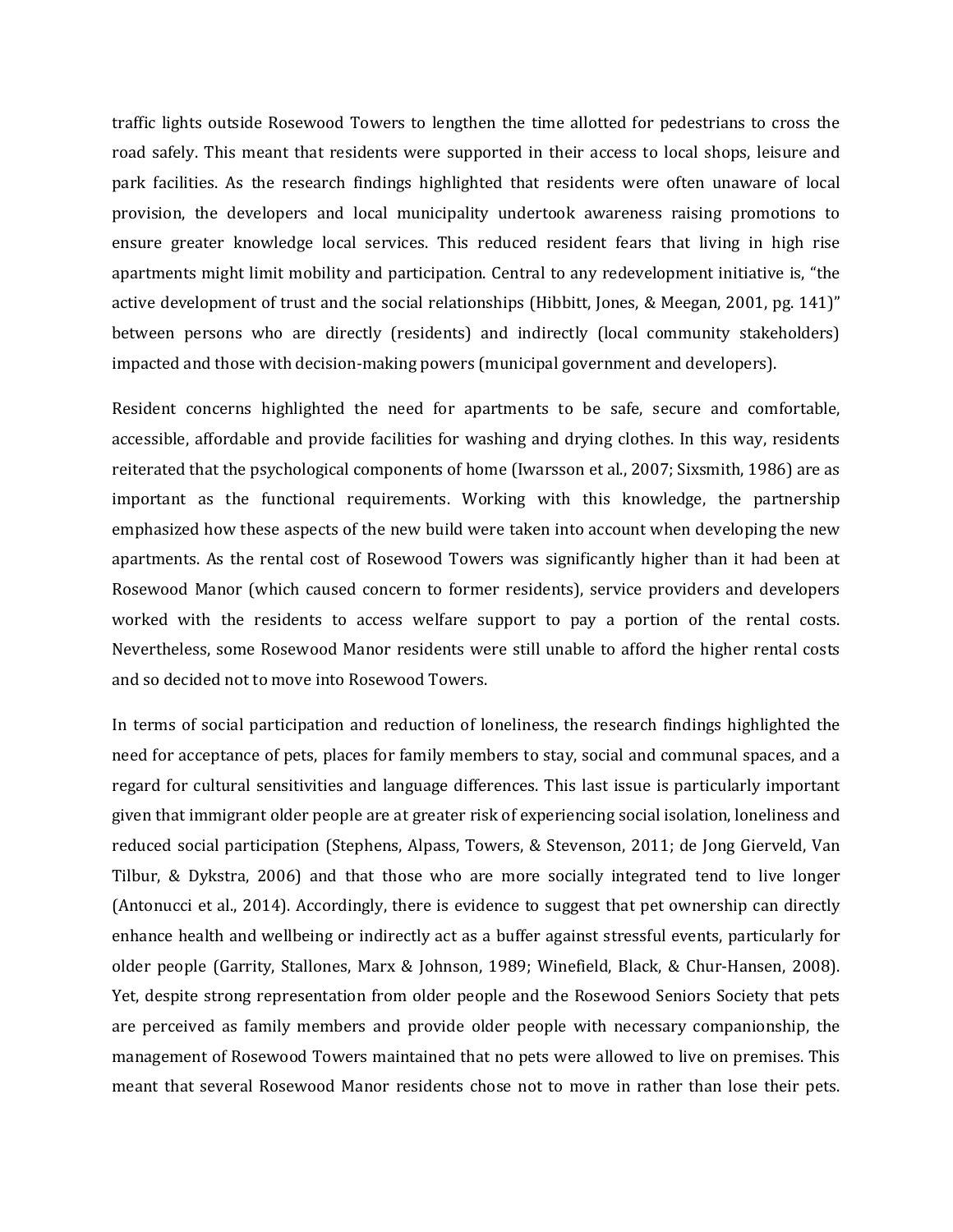However, in terms of providing for resident wishes, there were architect designed communal spaces for family and social gatherings, equipped with refreshment areas. The communal areas were located beside the washing and drying facilities so that residents could socialize while doing household chores. In addition, these facilities were not located in basement areas so that they remained light and airy, minimizing trip hazards. Secure locks on public facing doors also increased feelings of safety and security. Finally, the residents, service providers, the municipality and building management collaborated to put in place a range of in-house activities and programs based on knowledge gained from interviews and community mapping methods. Here, outside social groups and activity provision was made available to residents as well as resident groups being formed so that skills and resources could be shared between residents. For example, resident musicians were engaged in voluntarily providing music for social gatherings or teaching musical instruments. Finally, building management ensured that notices and alarm systems were posted and signaled in key languages of residents in the building (eg. English, Cantonese). In this way, residents felt more at home and a sense of belonging to the apartment community and able to develop social roles and social ties which are so vital to good quality of life (Victor et al., 2009; Mistry et al., 2001).

An evaluation of the participation of older people within the partnership has begun and is ongoing. The older adult residents expressed a gradual reduction of the 'us and them' (Perdue, Dovidio, Gurtman, & Tyler, 1990) mentality which was prevalent at the beginning of the process. This dissipated as the complexity of working with building regulations, organizational barriers and service provision restrictions were all jointly discussed and adequate feedback was provided to resident questions. Perhaps more importantly, their own role in decision making, taking into account such complexity, provided a sense of ownership of the outcomes of the partnership work. As residents moved into the building, their overall assessment of their new housing solution was overtly positive as a place in which to grow older. Interestingly, the high quality finish of the building, communal furnishings and functional layout were all well received with some residents in disbelief that their home was a place of such beauty. Designing for ageing in place does not need to result in drab spaces and places.

## **Concluding Remarks**

The drive towards ageing in place has progressed despite indications that this is not always the best housing solution for older people. It has been argued that ageing in place requires attention to community places as well as home spaces (Sixsmith and Sixsmith, 2008). In addition, the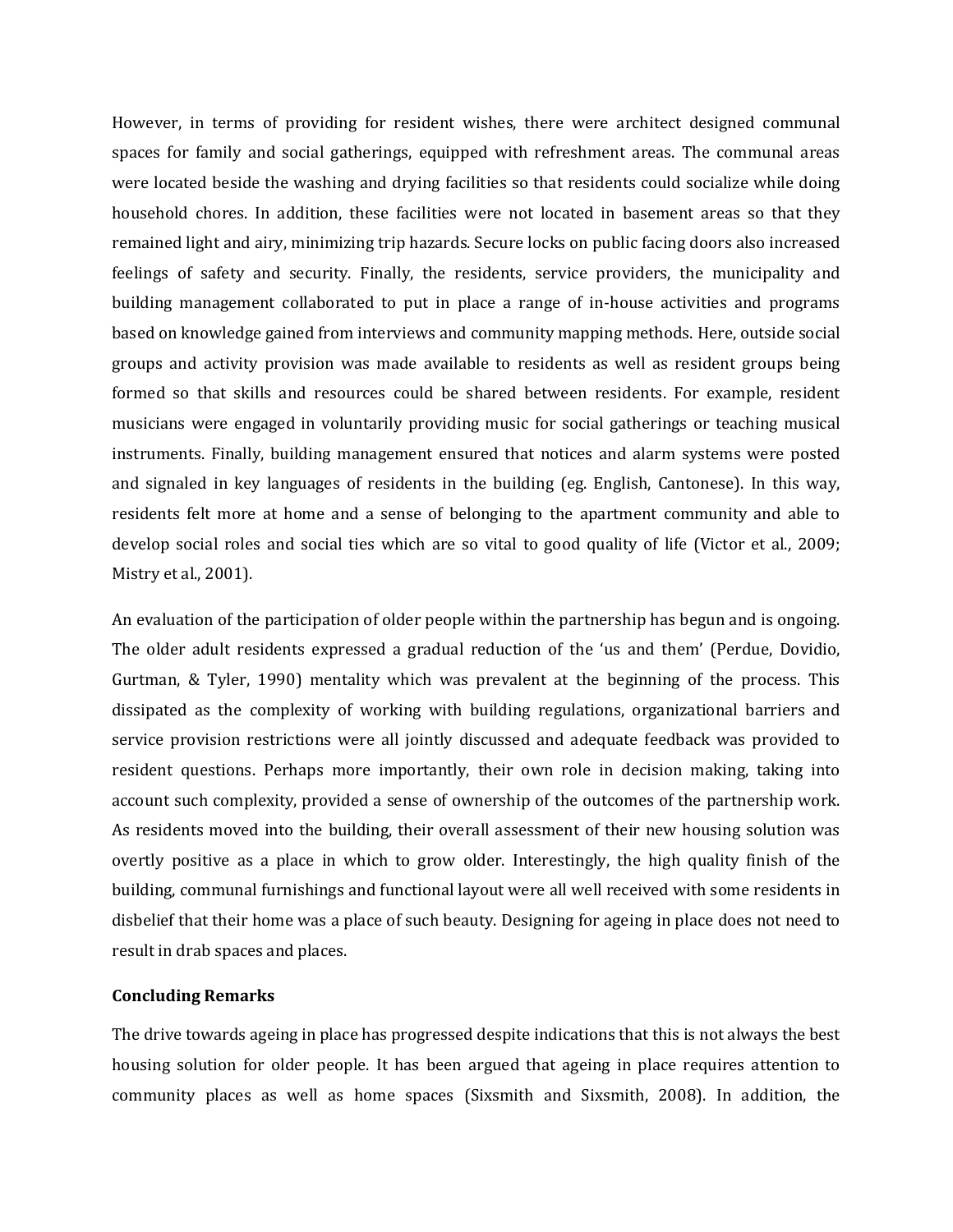psychological, social and service landscape all need to be taken into consideration. Given the complexity of the problem area, transdisciplinary, collaborative partnership working provides one way to work towards ageing well in the right place. The involvement of older people in the partnership is a crucial element of the success of such enterprise. However, it is 'genuine' active involvement in the work of the partnership rather than a tokenistic, passive 'presence' that was instrumental in the effective creation of meaningful places for older people to live (Pratesi et al., 2013). Here, the voice of older people was enhanced through the principles of appreciative inquiry as well as the prioritisation in committee meetings of the experiential relevance of their stories.

It is worthwhile to point out some limitations of this kind of participatory approach. The effort and commitment on the part of partners to meaningfully engage their organisations and communities can be very demanding and time consuming, extending the duration of projects and complicating the ability to make quick decisions. This could be frustrating at times. Moreover, there is no clear evidence that participatory approaches lead to significant health and social outcomes. Despite these caveats, the older people who took part in this partnership felt that their experience was valued, their expertise as older people recognised and their power enabled as joint decision makers. The democratization of partnership working in terms of both structure and process challenged conventional power relationships and opened opportunities for positive experiences of ageing in place.

As a lasting testament to the work of the partnership, the Rosewood Towers project has attracted both international and local acclaim. The project received a community excellence award from Rosewood City for building successful partnerships. As well, a Chinese delegation of scholars and architects visited Rosewood Towers and bestowed an annual fund for residents to enhance and sustain levels of social participation. The model of partnership working was embraced and an ageing in place tour was organised to mobilise knowledge from the project and associated research. Other benefits of the project have included the attraction of further funded projects stemming from established community relationships between the Rosewood Seniors Centre and the University.

Further research into placemaking with older people within the Rosewood project is planned and data analysis is continuing alongside dissemination of findings. At present, the project strongly suggests that well thought through partnership working can enhance opportunities for ageing well in the right place.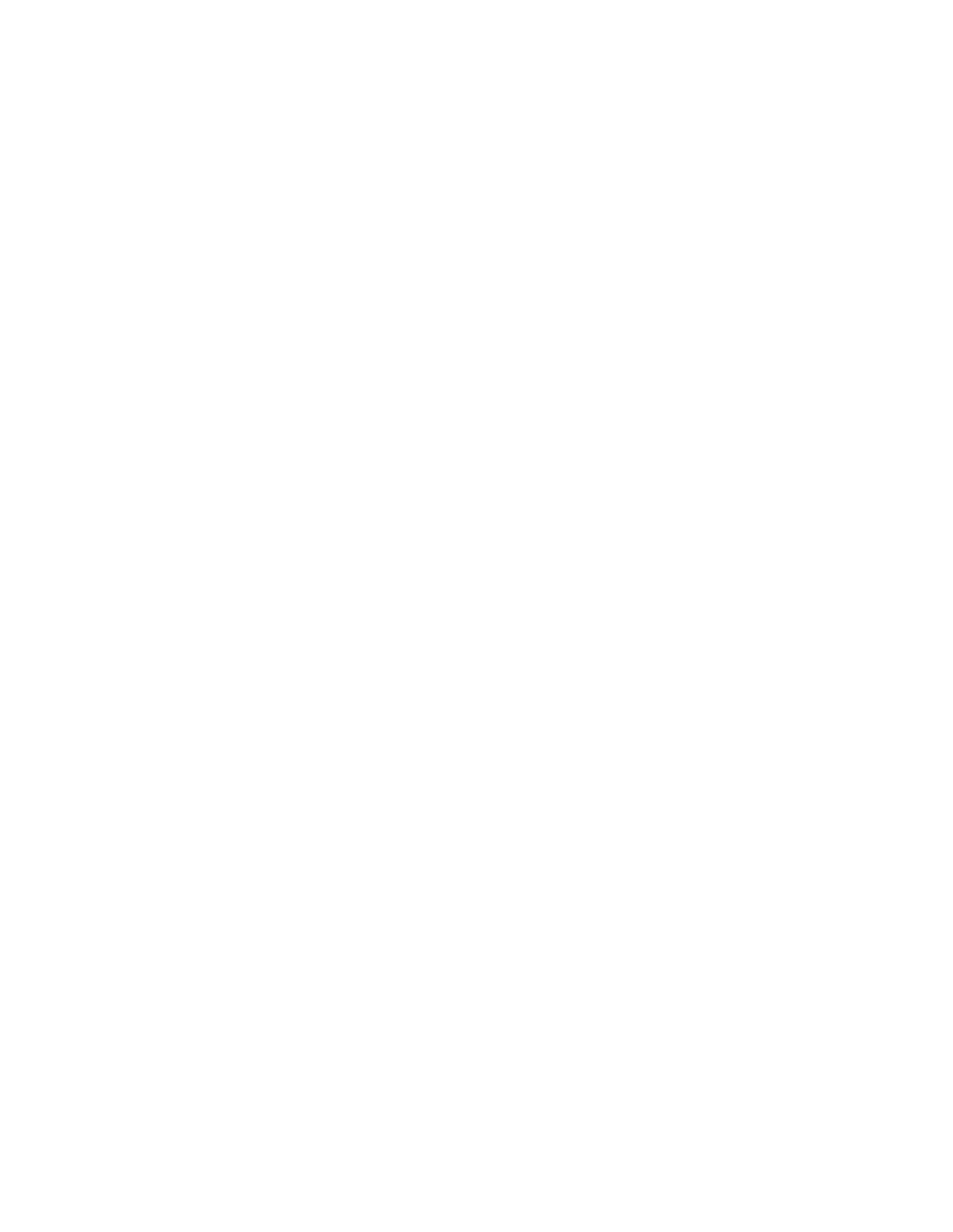## **References**

Antonucci, T., Ajrouch, K., and Birditt, K. (2014). The convoy model: Explaining social relations from a multidisciplinary perspective. *Gerontologist, 54*(1), 82-92.

Boger, J. Jackson, P., Mulvenna, M., Sixsmith, J., Sixsmith, A., Mihailidis, A., Kontos, P., Polgar, J., Grigorovich, A. and Martin, S. (2016). Principles for fostering the transdisciplinary development of assistive technologies. *IIDT Disability and Rehabilitation: Assistive Technology*. Pages 1-11 Accepted 04 Feb 2016, Published online: 07 Apr 2016. http://dx.doi.org/10.3109/17483107.2016.1151953

Brown, J. (2002). *The World Café: Living knowledge through conversations that matter*.

Carter, T. 2005. The influence of immigration on global city housing markets: The Canadian perspective. *Urban Policy and Research* 23 (3):256-286.

Catalani, C., & Minkler, M. (2010). Photovoice: A review of the literature in health and public health. *Health Education & Behavior, 37*(3), 424-451.

Centers for Disease Control and Prevention. (2013). Healthy places terminology. Available: https://www.cdc.gov/healthyplaces/terminology.htm

Cooperrider, D. L. (2004). *Advances in Appreciative Inquiry: Constructive Discourse in Human Organization.* Oxford: Elsevier Science.

Cooperrider, D., & Whitney, D. D. (2005). *Appreciative Inquiry: A Positive Revolution in Change*. Berrett-Koehler Publishers.

Corbett, J. (2009). *Good practices in participatory mapping*. International Funder for Agricultural Development, United Nations, Geneva, Switzerland.

de Jong Gierveld, J., Van Tilburg, T., & Dykstra, P. A. (2006). Loneliness and social isolation. *Cambridge handbook of personal relationships*, 485-500.

Fang, M. L., Woolrych, R., Sixsmith, J., Canham, S., Battersby, L., & Sixsmith, A. (2016). Place-making with older persons: Establishing sense-of-place through participatory community mapping workshops. *Social Science & Medicine, (Advanced e-pub ahead of print).*

Federation of Canadian Municipalities. (2013). *Canada's Aging Population: The municipal role in Canada's demographic shift*. Available:

https://www.fcm.ca/Documents/reports/Canadas Aging Population The Municipal Role in Cana das\_Demographic\_Shift\_EN.pdf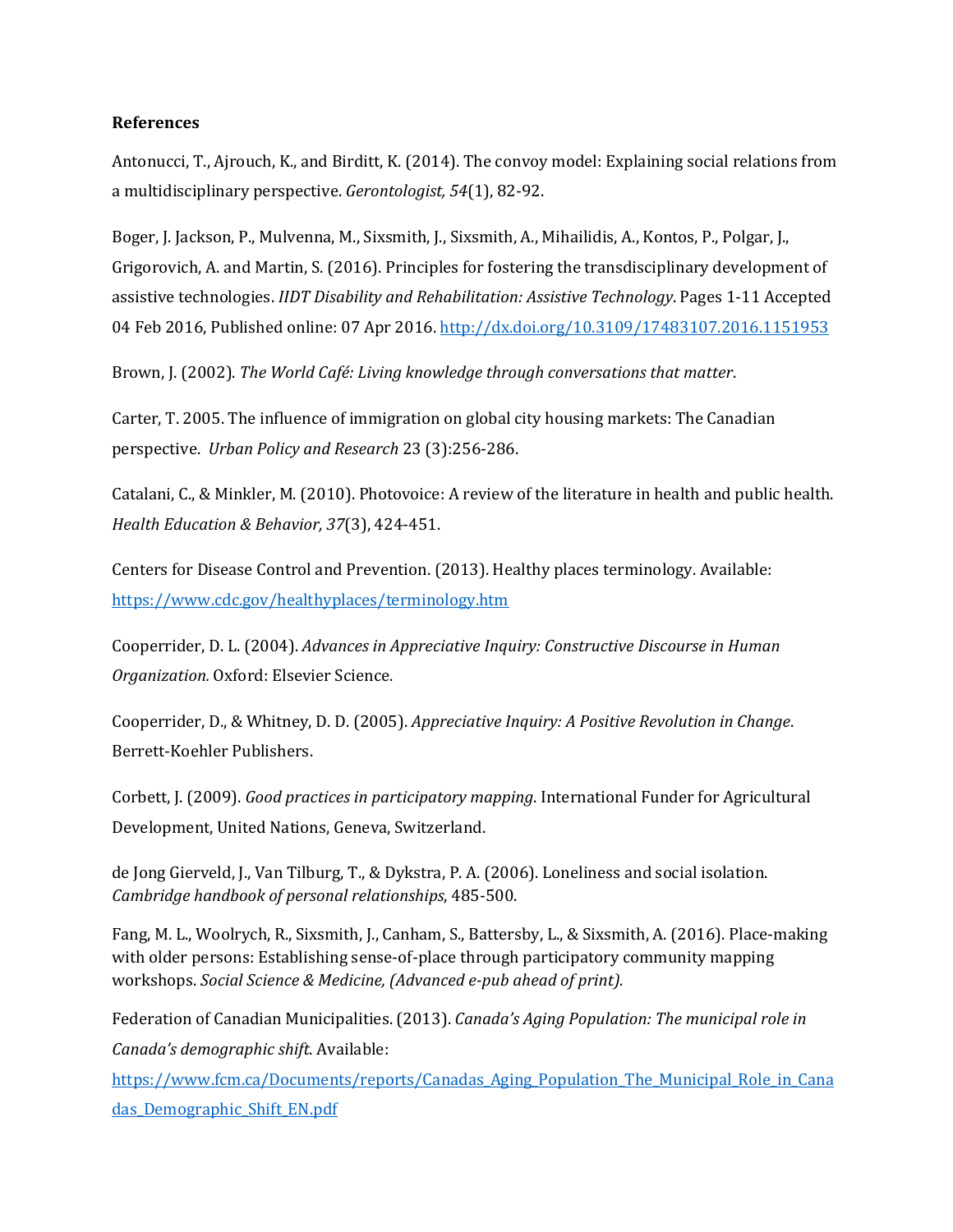Garrity, T. F., Stallones, L. F., Marx, M. B., & Johnson, T. P. (1989). Pet ownership and attachment as supportive factors in the health of the elderly. *Anthrozoös*, *3*(1), 35-44.

Golant, S. (2015). *Aging in the Right Place*. Towson: Health Professions Press.

Hwang, E., Cummings, L., Sixsmith, A. and Sixsmith, J. (2011). Impacts of housing adaptations on aging-in-Place. *Journal of Housing for the Elderly, 25*(3), 246-257.

Heron, J. and Reason, P. (2006). The practice of co-operative inquiry: Research with rather than on people. In Reason, P and Bradbury, H. (eds) *Handbook of Action Research*, 144-154: Concise Paperback Edition.

Hibbitt, K., Jones, P., & Meegan, R. (2001). Tackling social exclusion: The role of social capital in urban regeneration on Merseyside — From mistrust to trust? *European Planning Studies, 9*, 2.

Humby, P. (2016). *Overview of the UK population: February 2016*. London, UK: Office for National Statistics.

Iwarsson, S., Wahl, H. W., Nygren, C., Oswald, F., Sixsmith, A., Sixsmith, J., Szeman, Z. and Tomsone, S. (2007). Importance of the home environment for healthy aging: conceptual and methodological background of the European ENABLE-AGE Project. *Gerontologist, 47*(1), 78-84.

Jones, J., & Barry, M. M. (2011). Exploring the relationship between synergy and partnership functioning factors in health promotion partnerships. *Health Promot Int, 26*(4), 408-420.

Keating, N., Eales, J., & Phillips, J. E. (2013). Age-friendly rural communities: Conceptualizing 'bestfit'. *Canadian Journal on Aging/La Revue canadienne du vieillissement, 32*(04), 319-332.

Lasker, R. D., Weiss, E. S., & Miller, R. (2001). Partnership synergy: a practical framework for studying and strengthening the collaborative advantage. *Milbank quarterly, 79*(2), 179-205.

Lawthom, R., Sixsmith, J. and Kagan, C. (2007). Interrogating power: the case of arts and mental health in community projects. *Journal of Community & Applied Social Psychology*, 17 (4), 268-279.

Lehning, A. J., Kim, M. H., & Dunkle, R. E. (2013). Facilitators of home and community-based service use by urban African American elders. *Journal of Aging and Health*, *25*(3), 439-458.

Longhurst, R. (2009). Interviews: In-depth, semi-structured. *International Encyclopedia of Human Geography*, 580–584.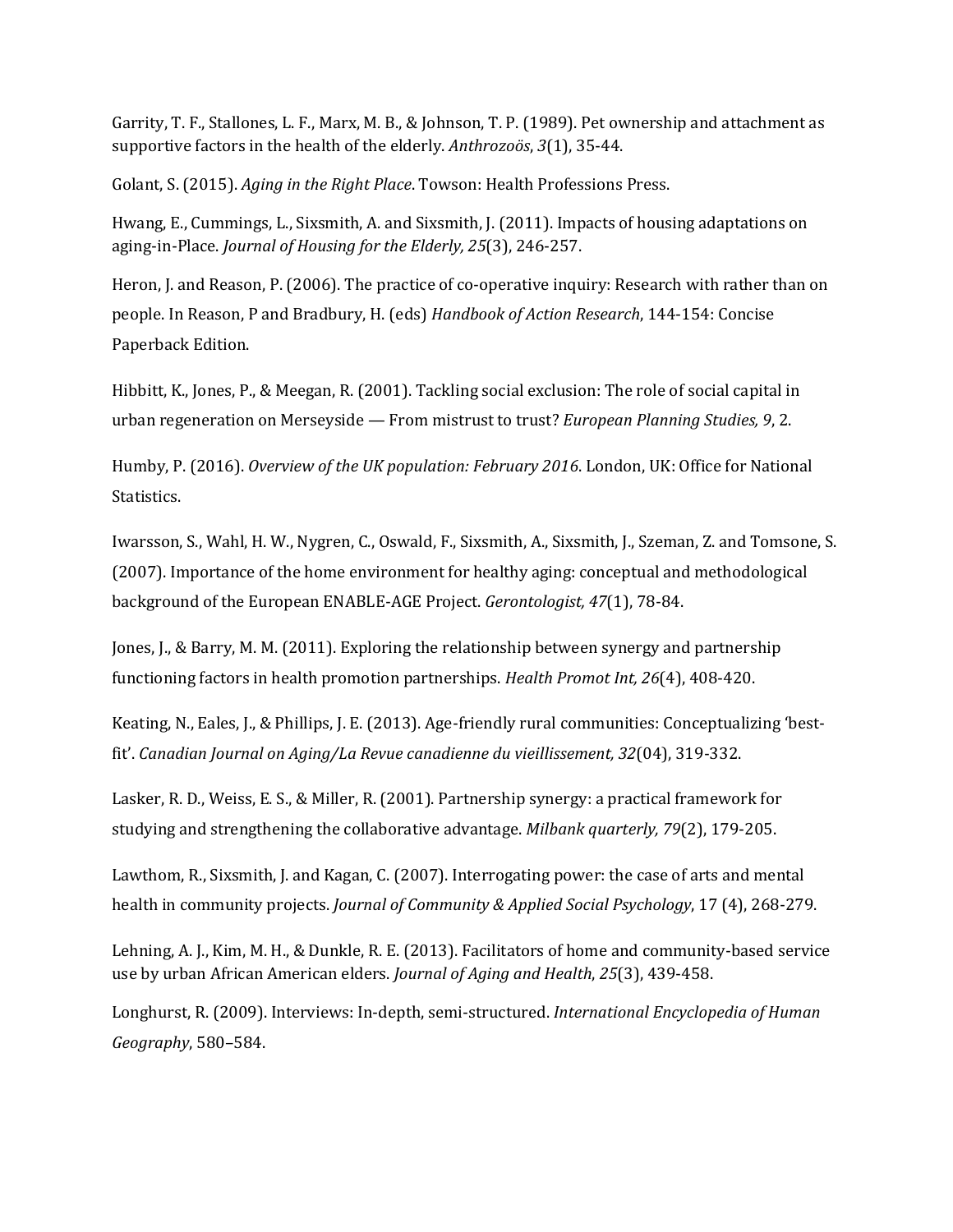Means, R., & Evans, S. (2012). Communities of place and communities of interest? An exploration of their changing role in later life. *Ageing and Society, 32*(8), 1300-1318.

Minkler, M., & Wallerstein, N. (Eds.). (2008). *Community-Based Participatory Research for Health* (2nd ed.). San Francisco: Jossey-Bass.

Mistry, R., Rosansky, J., McGuire, J., McDermott, C., & Jarvik, L. (2001). Social isolation predicts rehospitalization in a group of older American veterans enrolled in the UPBEAT Program. *International Journal of Geriatric Psychiatry*, *16*(10), 950-959.

Nowell, B. L., Berkowitz, S. L., Deacon, Z., & Foster-Fishman, P. (2006). Revealing the cues within community places: Stories of identity, history, and possibility. *American Journal of Community Psychology, 37*(1-2), 29-46.

Perdue, C. W., Dovidio, J. F., Gurtman, M. B., & Tyler, R. B. (1990). Us and them: Social categorization and the process of intergroup bias. *Journal of Personality and Social Psychology, 59*(3), 475.

Pratesi, A., Sixsmith, J., and Woolrych, R. (2013). Genuine partnership and equitable research: working "with" older people for the development of a smart activity monitoring system. *The Innovation Journal: The Public Sector Innovation Journal*, 18(3).

Rowles, G.D., and M. Bernard. 2013. *Environmental Gerontology: Making Meaningful Places in Old Age*. New York: Springer Publishing Company, LLC.

Sixsmith, J. (1986). The meaning of home: An exploratory study of environmental experience. *Journal of Environmental Psychology*, 6, 281-298.

Sixsmith, J., Fang, M. L., Woolrych, R., Canham, S., Battersby, L., Ren, T. H., & Sixsmith, A. (forthcoming). *Understanding Sense-of-Place for Low-Income Seniors: Living at the Intersections of Multiple Oppressions, Positionalities and Identities*. Bringing Intersectionality into Public Policy.

Sixsmith, A., & Sixsmith, J. (2008). Ageing in place in the United Kingdom. *Ageing International, 32*, 219-235.

Sixsmith, A., & Sixsmith, J. (1991). Transitions in home experience in later life. *Journal of Architectural and Planning Research, 8*(3), 181-191.

United Way Lower Mainland. (2011). *Seniors vulnerability report. Aging with dignity—Making it happen for everyone*. Available:

http://www.theprovince.com/pdf/uw\_2011\_seniors\_vulnerability\_report\_low-rez\_final.pdf